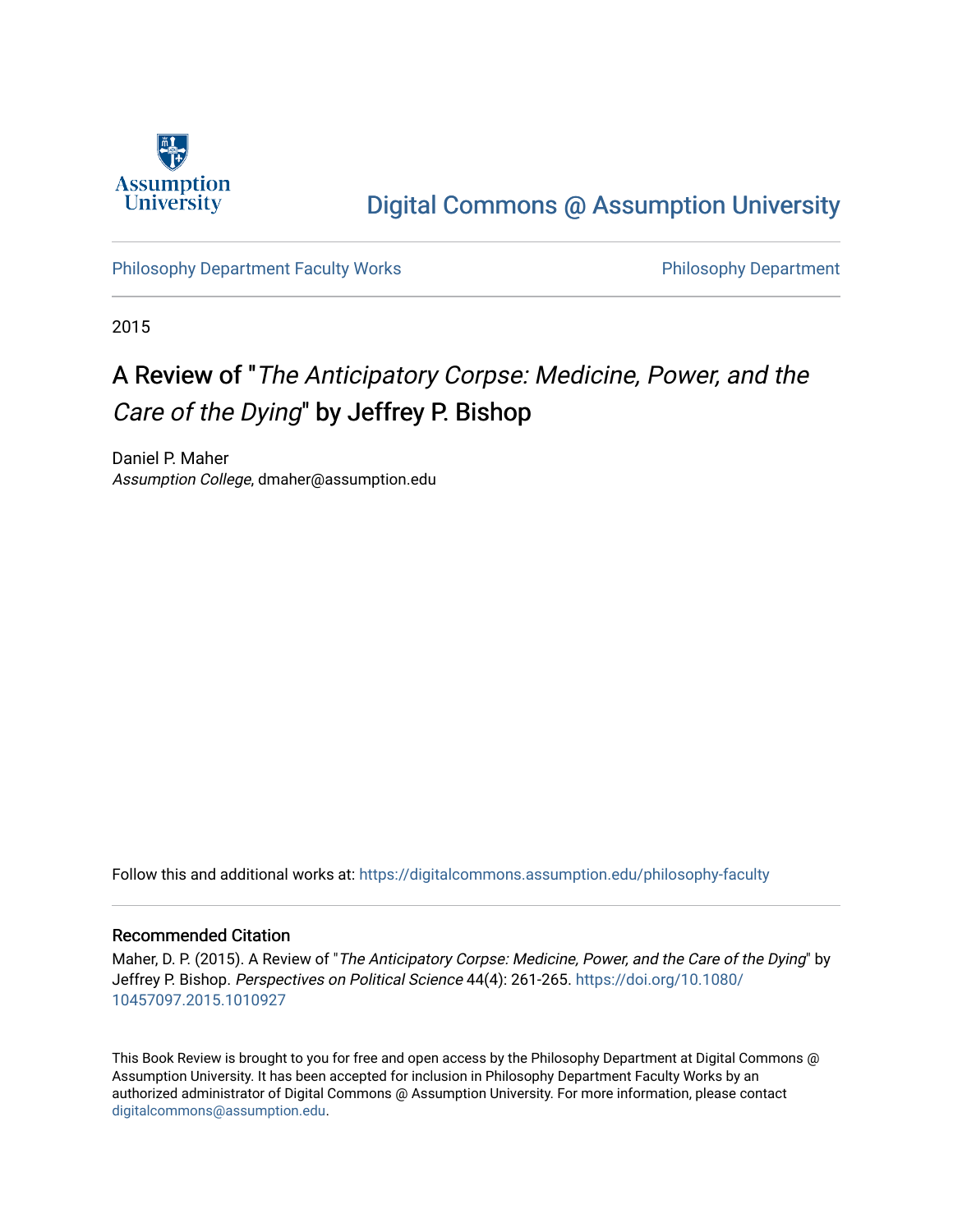*Perspectives on Political Science* 44 (2015): 261–65 Book review by Daniel P. Maher

Jeffrey P. Bishop The Anticipatory Corpse: Medicine, Power, and the Care of the Dying Notre Dame, IN: University of Notre Dame Press, 2011

"There is something rotten at the heart of medicine" (22). This charge, while hardly new, may bear added weight because its author, Jeffrey Bishop, is himself a physician. Then again, maybe not. For, in Bishop's understanding, the kind of thinking in which physicians are professionally trained blinds them to the nature of their own activity and leaves them and the rest of the medical establishment thoughtlessly drifting toward a practice of medical care(lessness) he does not hesitate to call totalitarian. An intrinsically flawed medicine, he argues, cannot be fixed by becoming more thoroughly and successfully scientific, nor by adding generous doses of humanistic supplements. The problem is "built into the very way that medicine is currently structured" (286). Habits of mechanical and instrumental thinking, which lend curative powers and thereby prestige to physicians, also constrict, inhibit, or even stifle the physician's self-knowledge. "Medicine gives no thought to its metaphysics; it might even deny having one" (21), and so Bishop must question medicine, "perhaps in the same way that doctors question the bodies and psyches of persons suffering disease" (95). And this questioning is a "dead gaze" working violence on the body of the sick (53).

On the medico-scientific view, objects that have been categorized are exhausted, without remainder. Knowing, then, is a violent act; it is intimately tied to power and, as such, is a political act. Knowledge is the power to subject one's object to one's categories, and it is the power to control, to bring about the effects one desires in the world. (92)

All of this makes one wonder whether self-diagnosis is possible: does not the charge itself recoil on the accuser and disqualify him from speaking to us about what medicine is and should be? If medical training corrupts and corrupts thus, how could the physician heal himself?

In this respect, a troubling ambiguity persists through this book. Just as Bishop wants to write both for the medical and the non-medical audience, he also wants to claim both the authority of the physician, who understands medicine better than the rest of us, and that of the non-physician, that is, as one not afflicted with the ills he diagnoses. One third of the way into the book Bishop writes, "Medicine is a good, but of course it is not an unqualified good" (95). "Of course" is the non-physician speaking; no one who gives the question a moment's thought could fail to see that medicine is a qualified good. And yet in the opening pages he writes, "Medicine is a good in Western society. Those of us who are engaged in the practices of the good of medicine—especially in light of the status that medicine has achieved think of ourselves as practicing a good that is virtually unqualified" (19). With misplaced selfsatisfaction, physicians are uncomfortable "questioning our motivations and what lurks hidden beneath our practices." Physicians, then, cannot see what is "of course" true about their own professional activity, but Bishop has seen it and seen fit to provide a supporting argument (286) to help reveal the obvious. And he seems to think all or most of us share enough of this thinking that we need to be similarly relieved of the limits of our understanding.

It is virtually impossible to think about how to solve any problem in medicine without our thinking becoming almost immediately mechanical and instrumental. We already live inside a way of thinking that prevents us from thinking differently; not that thinking differently is impossible, it is just difficult. (19)

It seems necessary to ask, "What do you mean *we*, Kemo Sabe?"

Bishop himself overcomes the limitations of a physician's training with the help of Foucault. "Foucault is essential to my methodology" (29), and Foucault furnishes the main thesis of the book,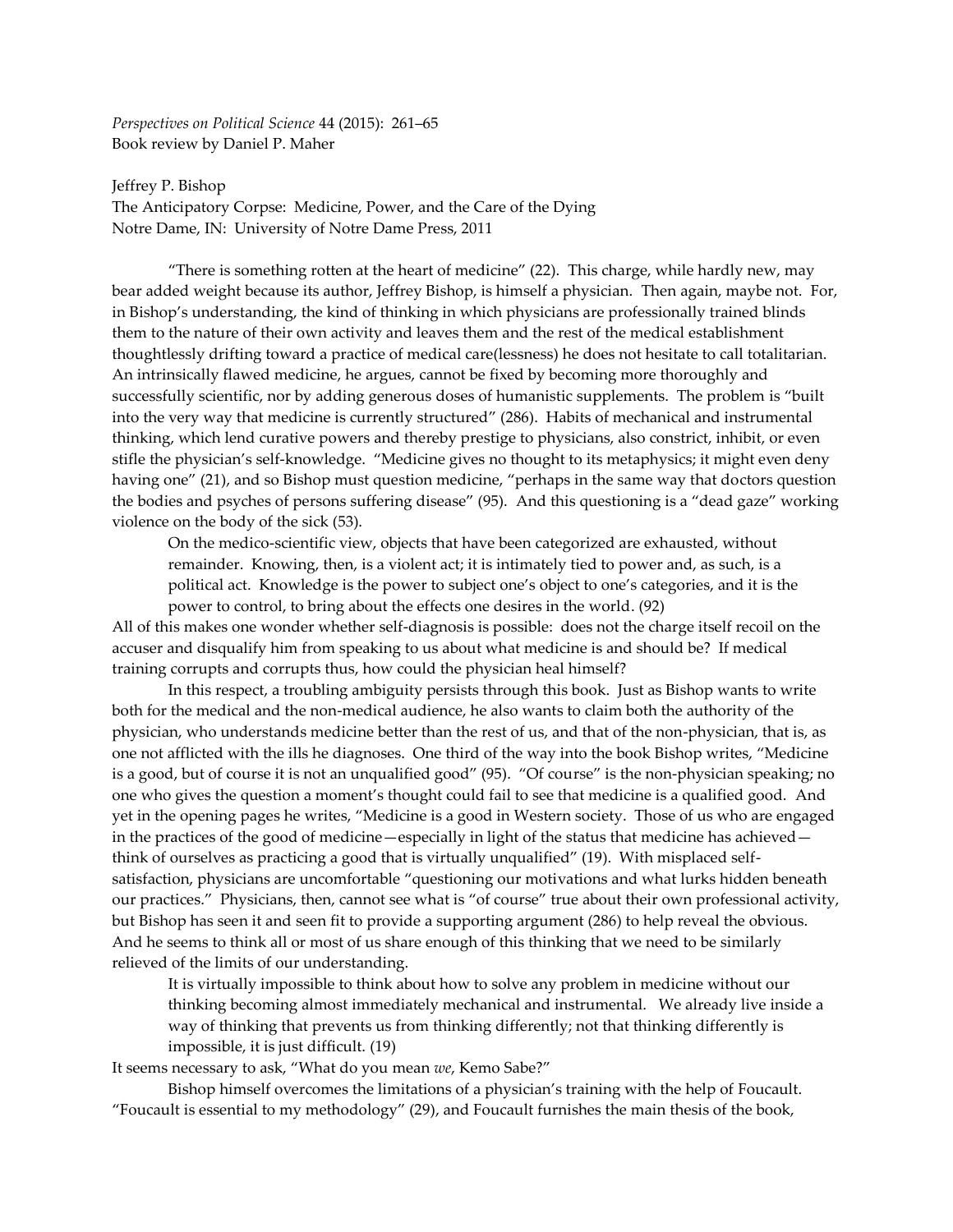which, in one formulation, runs like this: "in medicine the dead body is the epistemologically normative body, and medicine's metaphysics is one dominated by efficient causation—the animation of dead matter" (22). For nine of the book's ten chapters, Bishop engages in Foucault-inspired genealogy and archaeology of modern medicine in its formative history and its contemporary societal or political constitution. The first nine chapters are divided into three sections by "transitions" Bishop places between chapters two and three and between chapters seven and eight. The first two chapters deal with the historical origins of medicine's focus on death in the eighteenth and nineteenth centuries. Beginning in chapter three, Bishop shifts forward to consider present-day medicine as imbued with the mechanical view of life and death (especially in relation to medical care in the ICU, criteria for diagnosing death, and the practice of post-mortem organ transplantation). And then in chapters eight and nine, he transitions to examine how the ancillary aspects of contemporary medicine (e.g., psychological or pastoral care) and the efforts to improve medicine (through, e.g., palliative care) have been degraded by their absorption of the scientific standards dominant within modern medicine (26).

In the tenth chapter, Bishop turns from diagnosis to therapy, in which context he finds Foucault less helpful. There one sees pronounced affinity with the thought of H. Tristram Engelhardt, specifically with regard to the failure of reason to unite "moral strangers," which must be remedied by local communities with shared moral, metaphysical, and even theological views. "It might just be that the practices of religious communities marginalized in modernity and laughed at as unscientific are the source of a humane medicine" (313). This more humane medicine would be non-ecumenical. Medicine must give up its "claims to universal techniques of assessment in physiology, psychology, social situations, and spirituality" (310) in order to be a richer and more complete response to the call of the suffering other. To recognize that call and respond to it rightly, "One would have to be immersed in and to believe in the metaphysical commitments of a particular community at a given time and place" (311– 12). The key to all of this is that medicine cannot be remedied by addition but must be replaced by a new medical thinking never afflicted by the constricted metaphysics of efficient causation.

As provocative and interesting as it might be to pursue the content of the final chapter, the first nine chapters are the heart of the book, not the final chapter, which is replete with qualifications and hesitations. About that heart of the book, it seems necessary to observe that Bishop's conclusions are for the most part better than his argument. As Bishop contends, modern scientific medicine has absorbed a metaphysics that admits only material and efficient causes and denies or ignores formal and final causes. (On that score, Bishop's own account is deficient in his failure to recognize the distinction between natural ends and conscious purposes.) In the first chapter, Bishop uses Foucault's *Birth of the Clinic* to trace the "mutation" (58) of modern medicine as far back as the late eighteenth century, when medical clinics recognized the motionlessness of death as more intelligible than the moving flux of life. The emerging emphasis on anatomy (as the analysis of mechanical structure) and on autopsy (as the investigation that makes most clear the internal character of the once-living being) means that physicians come to size up their living patients by reference to corpses.

Thus the techniques of the clinic elicited what could only have been known definitively through dissection of the body. The analytic technique acts in the same manner as the autopsy. Both reveal disease; the violence of the penetrating gaze is an analogue to the violence of opening the corpse. This new normative object, the dead body, comes to represent the patient's living body, claims Foucault. (55)

In a way, the dead body becomes the measure of all bodies, living or diseased. (59) In the second chapter, still relying on Foucault's analysis, Bishop examines how the clinic matured under the influence of experimental physiology and statistical medicine, both of which, he argues, understand life as non-living matter in motion. Physiology and statistical medicine are competing approaches to the common enterprise of making medicine scientific in the modern sense (85–86).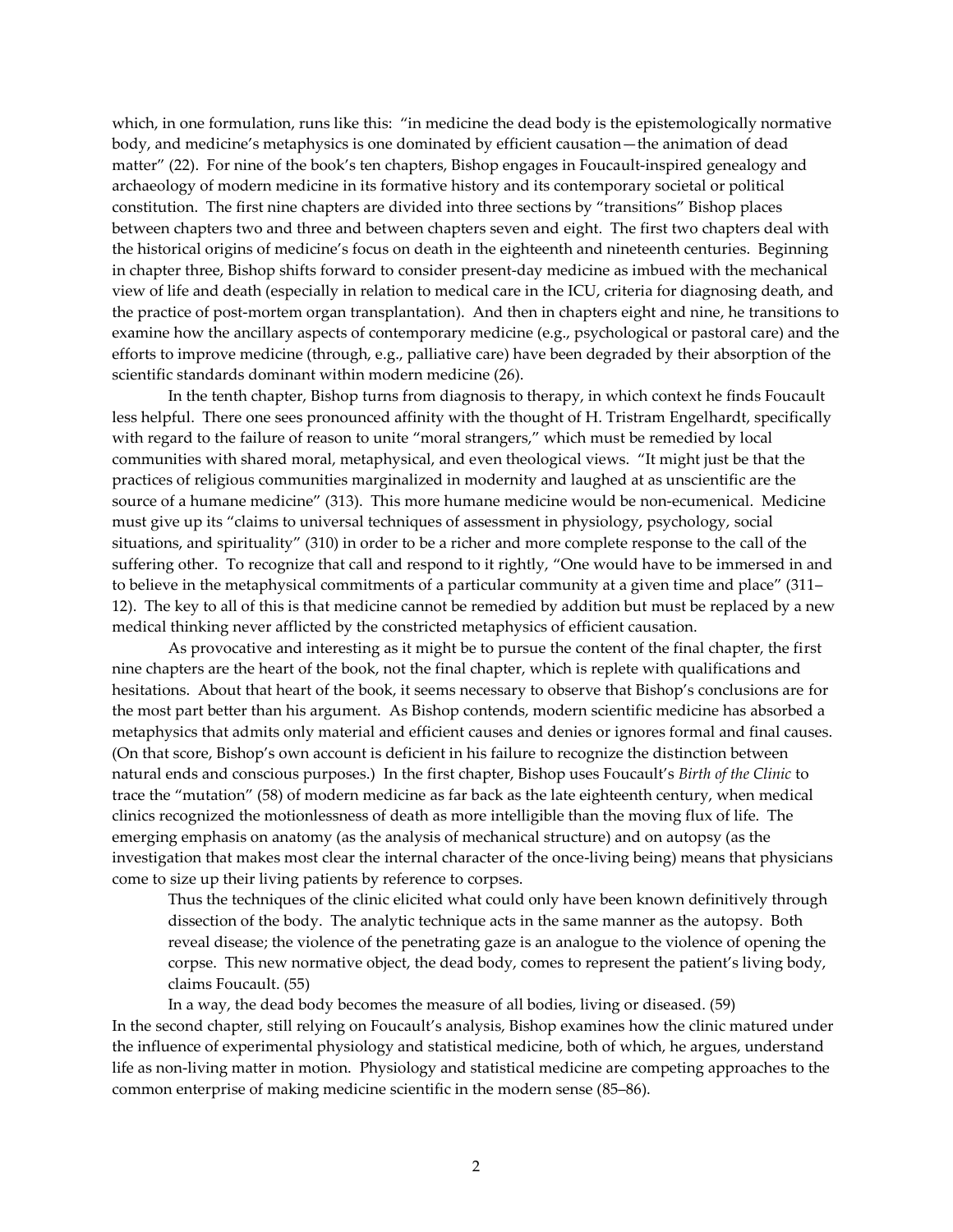Bishop makes effective use of text, especially from Claude Bernard, to support his thesis about the epistemological priority of death to life, but his own argument, some of the time, makes it clear that this is but a symptom of a more fundamental innovation. That is, the *cause* of the problems Bishop explores is the character of modern science, which is something he leaves all but unexplored. Sometimes Bishop admits the centrality of science: "Medicine, as a social practice, accepts the metaphysics of modern natural sciences and becomes the 'standard bearer of western metaphysics'" (93, cf. 20 and 117; the internal quotation is from Eric Krakauer). On this interpretation, the abandonment of Aristotle's metaphysics (204), that is to say, the rejection of formal and final causes in favor of material and efficient causes, which Bishop identifies as implicit in medicine and as responsible for the notions about life and death embedded in contemporary medical practices (19), does not originate in medicine itself. And the trouble begins when medicine embraces the standards of modern science. Indeed, when Bishop criticizes palliative medicine, pastoral care, and related aspects of the contemporary medical establishment, he often identifies the drive to meet scientific or social scientific standards as the cause of serious problems.

If medicine absorbs a metaphysics it did not devise, and if that metaphysics gives rise to contemporary medicine's constitution and its present problems, it seems necessary for Bishop to give serious consideration to the epistemology and metaphysics crafted by the founders of modern natural science. Unfortunately, Bishop also writes as if the difficulties originate within medicine itself.

In this book, I shall claim that the practices surrounding the care of the dying in our time are built upon this metaphysics of efficient causation, and that *this metaphysics became possible precisely because medicine's epistemology became grounded on the dead body*, understood as an ideal-type. (21, italics added)

If we take this formulation seriously, an epistemological standard within medicine made possible the deficient metaphysics that has spread so far and wide. 1 In another passage, Bishop states that his book "is an attempt to explore how our social understandings of death come to structure medicine" (8), as if it were rather societal changes that changed medicine. In most of the book, Bishop proceeds as if the heart of the problem is proper to medicine. Occasionally, he nods in the direction of a more fundamental origin in modern science. For example, in one passage he attributes the decisive break with Aristotle's unified four causes to Isaac Newton, but his account of this, for which he seems wholly dependent on the interpretation of the "radical orthodoxy" author Simon Oliver, is underdeveloped and unpersuasive (65– 66).

Arguably, the phenomena Bishop identifies can be seen in their causes and, therefore, much more clearly in Descartes, who, along with Francis Bacon, sets out to discredit Aristotle's philosophy of nature and to articulate a new understanding of a mechanical nature, purged of formal and final causes, which was then embraced (as Descartes intended) by medicine as it became scientific in the modern sense. For example, in his *Meditations*—which he understood to present the foundations of his physics, the principles of which would destroy those of Aristotle—Descartes discusses how he naturally conceives of the human body as a mechanism: "Well the first thought to come to mind was that I had a face, hands, arms and the whole mechanical structure of limbs which can be seen in a corpse."<sup>2</sup> (This sentence

 $\overline{a}$ 

<sup>1</sup> Bishop presents George Engel as holding that science itself is not reductive, but medicine became reductive under the influence of Christian dualism (234). Bishop himself argues that medicine's dualism of person and bodily machine is "a more subtle form of dualism than any Christian dualism of body and soul" (183). This still does not make clear whether Bishop agrees that the troubles originate within medicine itself or in modern science generally.

<sup>2</sup> *The Philosophical Writings of Descartes*, vol. II, translated by John Cottingham, Robert Stoothoff, and Dugald Murdoch (Cambridge: Cambridge University Press, 1984), 17. The quoted text belongs to a rhetorically complicated description (during the second meditation) of what Descartes used to believe. The conception of bodily nature that emerges from the conclusion of the text is cognitively stripped of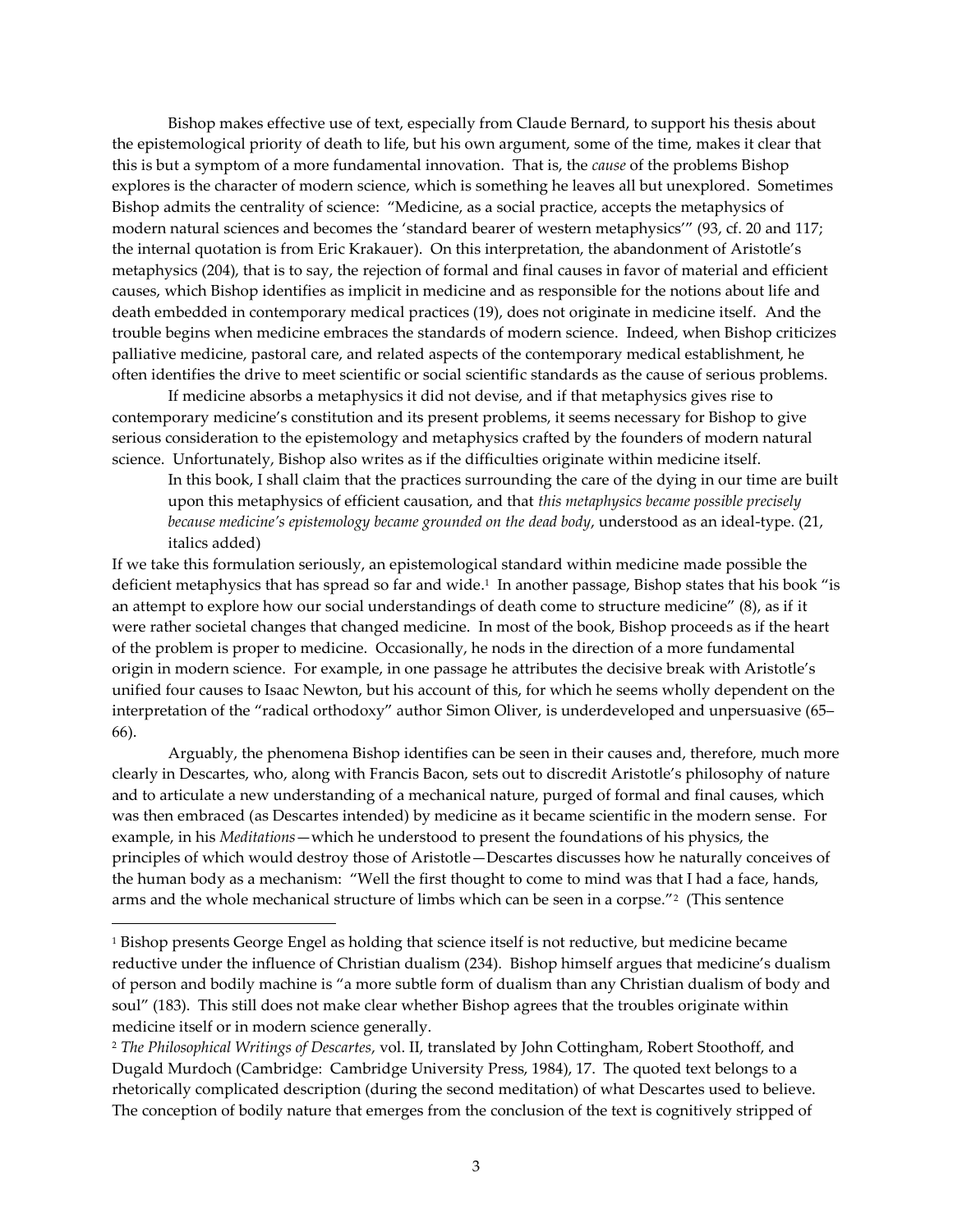appears tailor-made for Bishop's interests.) Descartes refines this view as he clarifies his conception of material nature, ultimately concluding that the vital motions of the body can be accounted for mechanically, without reference to *soul*, a move that inaugurates the modern science of biology. Much more could be said about Descartes in connection with Bishop's central concerns, and all of it would help to make clear that what Foucault describes (and Bishop adopts wholesale) is not a matter of historical accident or "discontinuity" (58), but rather the fulfillment of a project initiated by people like Bacon, Descartes, and Hobbes. To ignore that, making only superficial reference to Bacon (18) or Avicenna and Newton (59), is to miss an opportunity to clarify the nature of the issue in its roots.

Moreover, if the problem with medicine stems from a shrunken metaphysics or epistemology that is communicated through the standards of modern natural science, it would seem that the remedy would be something along the lines of what Leon Kass once called "a more natural science." But Bishop appears to preclude this possibility. For, although he regularly complains about the banishment of formal and final causality from nature or metaphysics, he also makes dogmatic pronouncements indicating the impossibility of their recovery, such as his claim that forms and first causes "are not approachable by the human mind" (90) and that "the concept of a soul is no longer possible for a secular medicine" (166). Both of these quotations anticipate Bishop's ultimate conclusion: medicine needs revelation. Bishop's rejection of the intelligibility of *soul* ignores the Greek and Roman precedent of a secular, biological conception of soul, and it seems also to be an instance of a claim he makes more generally: "metaphysical consensus in our society cannot be reached" (190). This pronouncement is particularly difficult to interpret in view of the fact that Bishop argues at great length that a specific conception of metaphysics has been embraced by all parts of contemporary medicine, as well as by the Catholic Church (210–11), American law (167), and apparently society as a whole (see 8, 15, and 18).

Bishop devotes nine-tenths of the book to diagnostic critique. The central theme of that critique is the understanding of life and death, and yet it remains unclear what understanding of life and death animates the critique. Bishop not only denies that there is a "bright line" between life and death, each of which is a "state of flux" in the body (193) and both of which include decay (223; cf. 59), he also says, "life and death have fluid rather than static borders, and these boundaries are political—biopolitical—and not clearly metaphysical boundaries" (204). Bishop devotes a great deal of text to analyzing and dismantling the efforts to define death in relation to brain criteria, the practice of post-mortem organ transplantation, and the role of autonomous choice in determining that one is dead or should be killed. He is repeatedly and unaccountably imprecise in his use of language during this discussion. For example, when he introduces the problem of defining death, he says that, prior to the new technologies, definition was simple: "The cessation of all spontaneous cardiac function and of breathing defined death" (144). There is no qualification here that the cessation be permanent, and there is no mention of the notion that death is more fundamentally the ceasing to be of a living being and that permanent cardiopulmonary cessation signifies that such death has occurred. Precision on these matters is important not only on the merits, but because Bishop charges others with locating death in the brain, even those who took great pains to avoid that position (see below). Bishop argues that confusion or ignorance within medicine about the nature of life and death has led medicine to "absurdity in language, uncanniness in practices, incommensurability in both language and practices, and incompatibility of goods" (183). His indictment of contemporary medical practices and the thinking that animates them, especially in relation to the determination of death, dead-donor organ transplantation, and Schiavo-type cases, is unstinting. And he is no doubt right that incoherence can be found in many places, but if that incoherence is as unavoidable as he suggests,

 $\overline{a}$ 

formal and final causes, knowable with certainty only in its quantitative dimensions, mechanical in its motions, and neutral with respect to distinctions between health and disease. Descartes anticipated that this conception of nature would lead to medical power (see the sixth part of his *Discourse on Method*). What Bishop shows us of Bernard is Cartesianism in its medical infancy.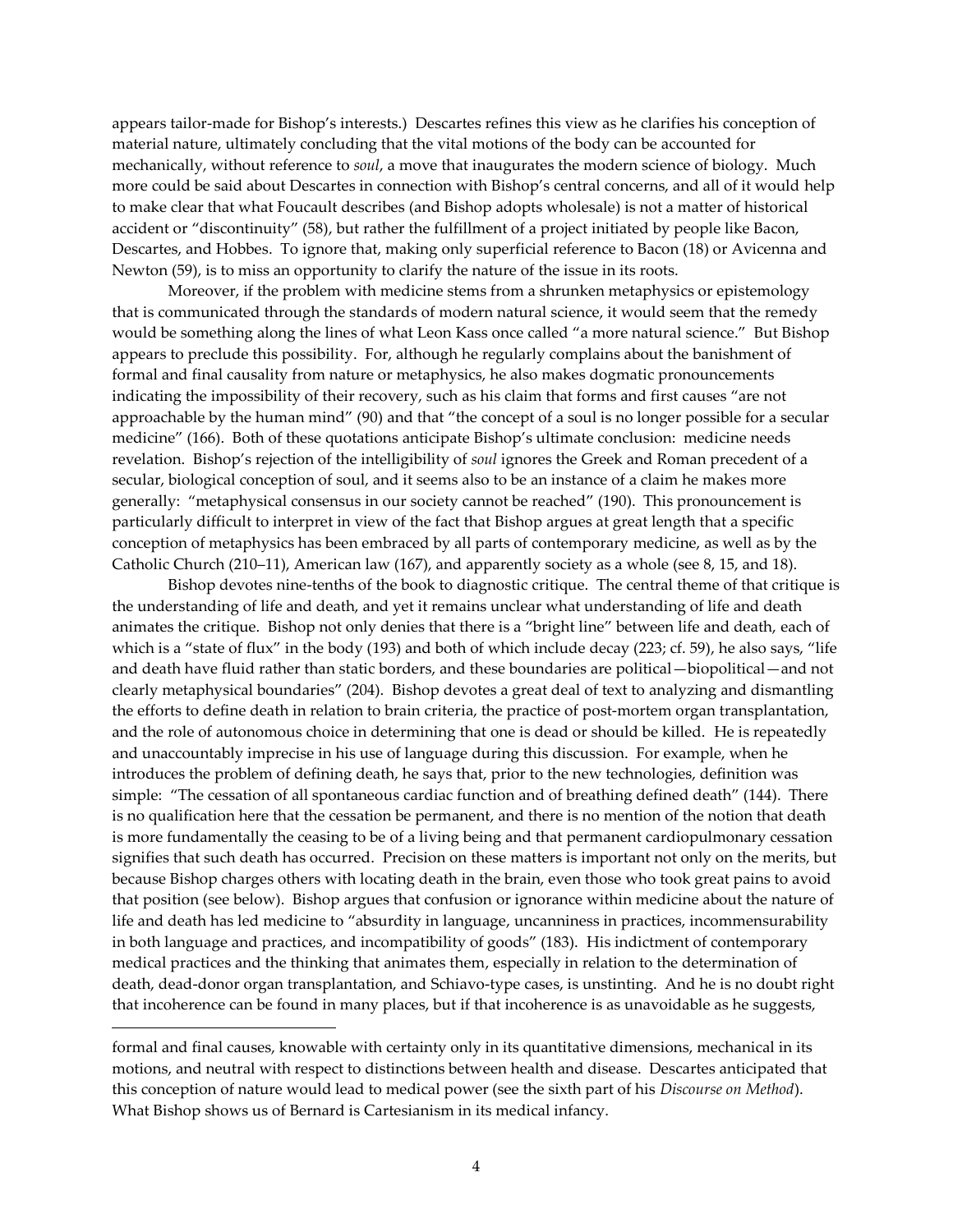what is the point of view from which it is discoverable? The logic of his argument seems to be that medicine embraced death as epistemologically prior to life, but, because death has also been understood as the absence of life or of the person (which he regards as producing an "insoluble difficulty" (183)), medicine has got itself all bollixed up. Bishop does not help the reader substantively engage the most fundamental issues he comes up against; the majority of the book is taken up with critique of the flawed understandings he finds in others.

The best of this critique is Bishop's analysis of the efforts to humanize medicine by the addition of ministrations offered by psychological, sociological, and pastoral experts, who, armed with data sets and scientized assessment strategies, aim at comprehensive, efficient, and effective management of the ill person. Just reading this makes one's skin crawl. Still, unless one is familiar with Bishop's sources, it is prudent to reserve judgment, for, in some cases, he does not refrain from bending them to fit his analysis. For example, in his analysis of the 1981 report *Defining Death*, produced by the President's Commission for the Study of Ethical Problems in Medicine, he interprets the commission as holding, "death itself is in the brain" (165). Despite their clear efforts to insist that there is only one kind of death, the death of the human being, which the report glosses as "the collapse of psycho-physical integrity" and which is not the death of cells, tissues, or organs,<sup>3</sup> Bishop says that, on the basis of their recognition of the primacy of the brain in the interrelated systems of heart, lung, and brain, "it stands to reason that the commission considered the apex of the physiological triangle––namely, the brain––to be the space where life and, in its absence, death reside" (166). Quite apart from whether one accepts their analysis and whether one finds their position cogently expressed, the commission is not fairly treated here. In another case, Bishop misstates Catholic teaching on end-of-life care, where he claims that the traditional teaching identifies specific technologies as "ordinary" or "extraordinary" means (210). At the same time, he ignores the qualifications that he quotes and consequently mis-reads John Paul II's famous statement on artificial nutrition and hydration as a "life-at-all-cost mentality" (208). Bishop swiftly finds faults in others that support his general argument, sometimes at the price of precision and accuracy in reporting their views.

By way of conclusion, let me consider one more quotation, which provides occasion for noting four disparate features of this book. At the beginning of the tenth chapter, Bishop writes,

My point up to now is that the social apparatus of medicine molds and shapes, indeed, subjects students to the normative stance of a biopolitical regime, in which the health of the body politic becomes the object of medicine's inquiry and its domain of management. Death's dominion becomes medicine's dominion. (285)

First, regarding content, Bishop has a general interest in how political authorities shape medicine's practice, e.g., in the sense in which the rise of statistics in medicine contributed to making health or public health a political issue and the sense in which the medical school is a "political space" (85). Nevertheless, despite what might be suggested by this kind of language, he gives no consideration to, e.g., the Affordable Care Act as asserting state interest in and authority over the provision of health care.

Second, regarding style, Bishop has a penchant for dramatic formulations, but those formulations often do not withstand scrutiny. The pace of the writing is brisk, and the piling up of clever flourishes tends to get in the way of clarity and to degenerate into word play: "Lying hidden before the eyes of the surgeons, nurses, transplant coordinators, and support staff is the patient, who both is dead and is being kept alive" (177). When referring to the human body, he readily equates *living machine* and *dead machine* (146), which diminishes the significance of each phrase. In some cases, Bishop takes himself to be exposing confusions or contradictions embedded in the thinking or practices of others, but unless one

 $\overline{a}$ 

<sup>3</sup> See President's Commission for the Study of Ethical Problems in Medicine and Biomedical and Behavioral Research, *Defining Death: Medical, Legal and Ethical Issues in the Determination of Death* (Washington, D.C.: U.S. Government Printing Office, 1981), 56–58. The report almost always uses the phrase *brain death* in quotation marks.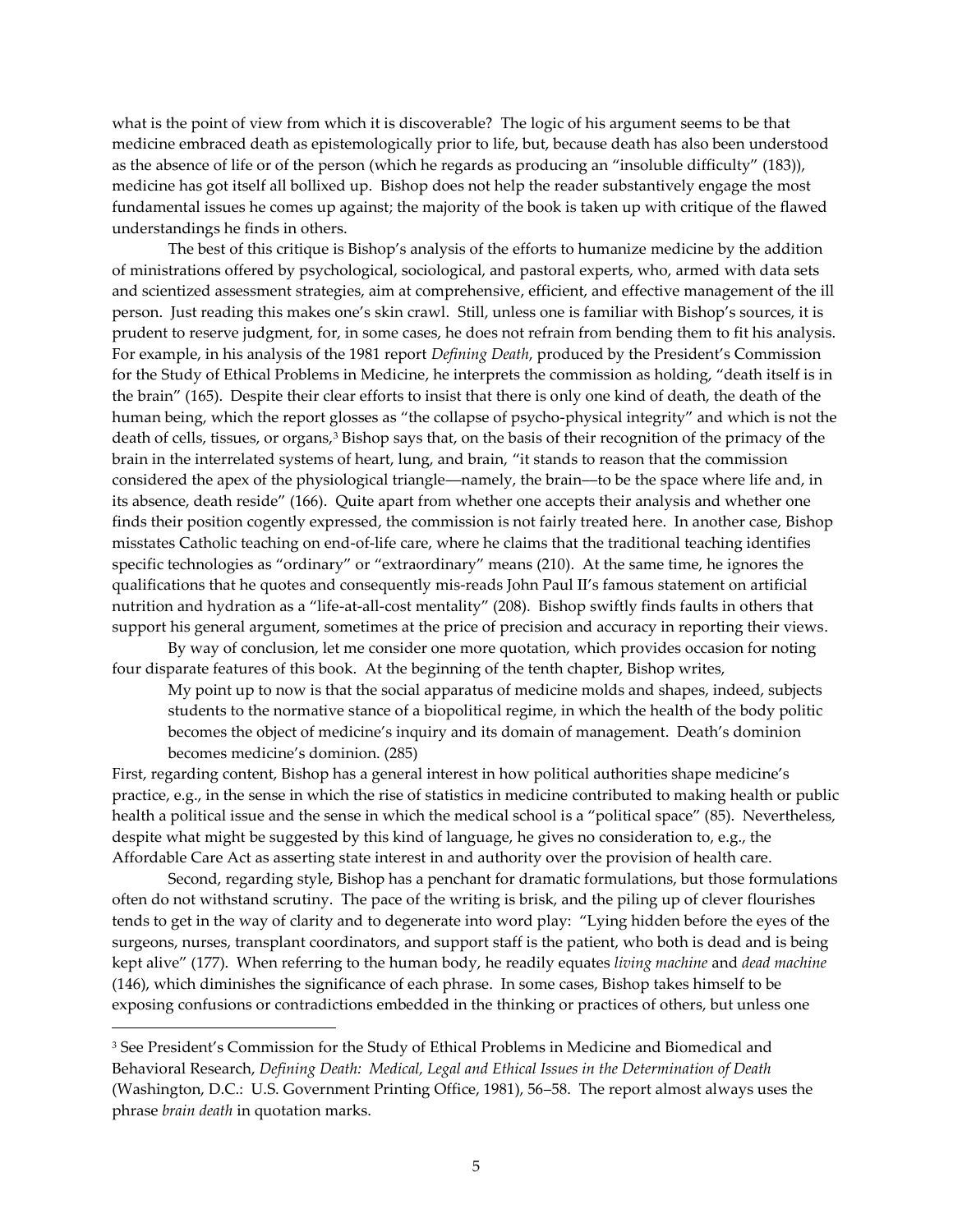replaces those confusions with something clear and illuminating, the predilection for oxymoronic formulations wears thin, especially when the writing occasionally issues in (apparently) unintentional contradictions. For example, after he states, "Patients die to become donors; donors do not die," he goes on to refer to "the death of the donor" (184). This does not amplify meaning by illuminating complexity and ambiguity; it communicates carelessness and imprecision. (Compare the corrected repetition on 64 of the confused formulation on 59.) Also, when discussing people like Claude Bernard, who deny the reality of both life and death (76), the claim that physicians cause death in order to know or preserve life hardly captivates. Nevertheless, it remains difficult to understand how Bishop can say, "The purpose of the physiologist is not to find life," and, on the same page, "the whole purpose of these experiments in physiology is the understanding of the complicated motion of animal matter, that is, life" (90).

Third, in the passage quoted above, there is some slippage between the notion that medicine turns on the dichotomy of health and illness and the notion that it turns on the dichotomy of life and death. For the first nine chapters, Bishop presents a medicine focused almost exclusively on life and death, which, admittedly, enables one to make clear certain fundamental relationships, but, as is well known, also distorts medicine, especially because it positions the doctor as master of life and death. Bishop exploits this distortion and identifies some genuine confusion in medical thinking, but he does not examine whether it was reasonable for him to aim his critique at an understanding of medicine essentially focused on life and death rather than health and illness. Only in the final chapter does he shift emphasis to the phenomena of health and illness, which makes it easier to see medicine as a more humane enterprise.

Fourth, the reference to "students" reveals how systematically physician-centric this book is from front to back. Bishop is not primarily concerned with the life and health of people, in which the physician plays a marginal and subordinate role. Bishop thinks about medicine as experienced by the physician. He regards the physician and the physician's thinking as determinative; the physician wields epistemological and political power over the patient, who becomes whatever the physician conceives him or her to be. Bishop sounds the alarm upon having discovered that physicians have an impoverished view of the lives of patients, and "hesitantly" he suggests a solution:

With a more careful attunement to fully embodied life, could medicine strike a more humble pose toward the body if it understood that technology often distorts the being of the patient and replaces function without replacing purpose? Do bodies not have an integral value quite apart from the values that those with the power to interpret impose upon it? Does a body, with its

meanings and purposes, not exceed the categories into which a doctor might put it? (312–13) Note the persistence, on the book's final pages, in referring to the sick person as "the body." Note the atmosphere of broaching uncharted territory when suggesting that the human person is not, after all, adequately grasped as a biochemical machine. It is as if he were to say to us, "I used to be arrogant and look down on you, but do not fear any longer. I recognize my prior mistake, and I have healed myself. I now affirm that your life has meaning."

A normal person—at least, one not intimidated by the title "doctor" and one not afflicted by iatrogenic confusions—would chuckle at this attempted humility but would still welcome the belated discovery and might expect it to mean that the physician is accepting an appropriately diminished place. But that is not Bishop's conclusion. Bishop suggests that medicine can only be fully healed when the physicians themselves embrace the theological, religious, and metaphysical commitments or practices of their patients. He seems to think that the "purposes" that invest the patient's life with meaning will not be real unless they are acknowledged or granted by the physician. He does not see the physician as really subordinate to the natural ends and the moral principles that call medicine into existence as an art, ends and principles that are at least as accessible to the layman as to the physician. He anticipates these principles as able to govern medicine, apparently, only when the physician personally endorses them as a physician. In that case, the physician will know how to interpret the call of the suffering other, and, as he